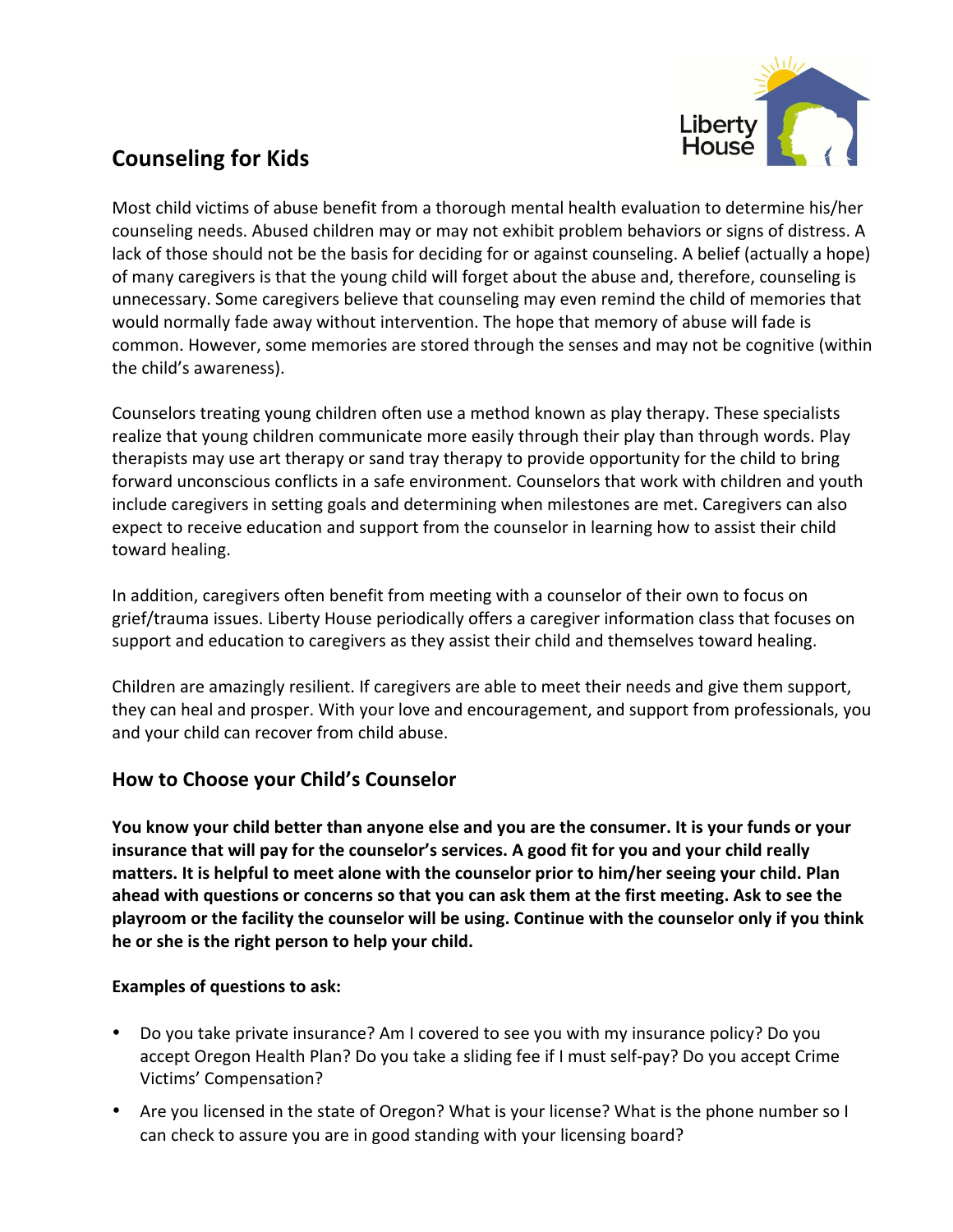- What kind of training and experience do you have treating children who have been sexually/physically abused/exposed to domestic violence, etc? Also ask about any additional special needs your child might have. For example: What experience do you have working with children who are hearing impaired? Developmentally delayed?
- What ages of children do you usually work with?
- How many years have you provided treatment to abused children?
- What are your methods and your approach to treating abused children?
- Do you have a special area of interest? Training? Expertise?
- How long will it take? How can you tell if my child is getting better?
- How will you involve me or us (the parents)? How about the rest of the family (like siblings)?
- Will you allow me an opportunity to express my concerns about my child without talking in front of my child?
- What if you and my child don't get along? What if we don't get along? What are the complaint procedures for you/your agency? How can I request another counselor if it seems like you are not a good fit?
- Have you had to testify in court? How many times? How do you feel about doing it, if it is necessary for the child?
- Can you see my child after school or in the early evening? (Give times and days that are convenient for you)

# **How to Set Up Counseling**

Regardless of the type of insurance or payment for counseling, it is important to request a counselor who has experience in the following areas:

- 1) With children in the age range of your child
- 2) With treating abuse or other issues specific to your child's needs

See the Liberty House handout *How To Choose Your Child's Counselor* for additional information.

### **Private Health Insurance:**

If you have insurance, call the company to get a list of preferred providers. Call these providers to find out if they have the expertise you need. If none of the preferred providers has experience in these areas, call the insurance company back to let them know that none of the providers can meet your child's needs. They may provide you with another counselor's name or allow you to choose your own counselor off-panel.

### **Oregon Health Plan**:

If your child is covered by the Oregon Health Plan (medical card), he or she is eligible for counseling at no charge to you. Make sure that the counselor has experience working with the age of your child and is a specialist in the type of issues your child has experienced.